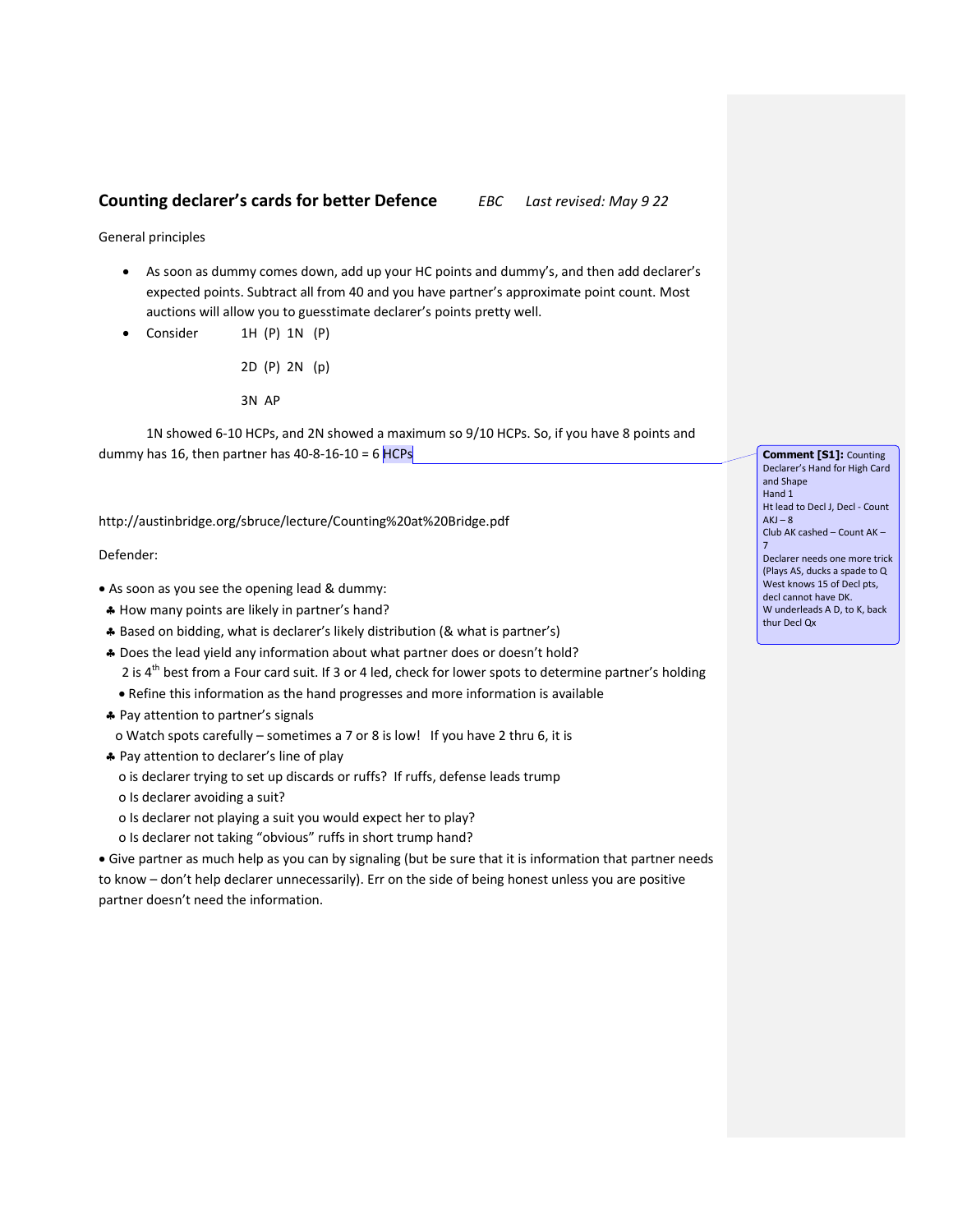|                 | S AKTx        |              |               |                                  | <b>Comment [S2]: Counting</b><br>Declarer's Hand for High Card |
|-----------------|---------------|--------------|---------------|----------------------------------|----------------------------------------------------------------|
|                 | H 64          |              |               |                                  | and Shape<br>Hand 1 Two Hands hidden                           |
|                 | D T63         |              |               |                                  | Hand 1b Four hands shown                                       |
|                 | C Qxxx        |              |               |                                  |                                                                |
| S QJx           |               |              | $\sf S$       |                                  |                                                                |
| H QT75          |               |              | H             | ?                                |                                                                |
| <b>DAJ84</b>    |               |              | D             |                                  |                                                                |
| C <sub>T5</sub> |               |              | $\mathsf C$   |                                  |                                                                |
|                 | $S$ ?         | $Pts = 0$    |               |                                  |                                                                |
|                 | $H$ ?         |              | $Pts = AKJ 8$ |                                  |                                                                |
|                 | D?            | $Pts = ?$    |               |                                  |                                                                |
|                 | $C$ ?         |              | $Pts = AK7$   |                                  |                                                                |
|                 |               |              |               | Tot Pts so far = 15; hence no KD |                                                                |
| West            | North<br>Pass | East<br>Pass |               | South<br>1 N                     |                                                                |

| All pass |  |
|----------|--|
| Lead: '  |  |

Pass

West leads the  $4^{\text{th}}$  best heart, East plays the H9 to declarer's J. Declarer has H A,K,J = 8 HCPs

Pass 3 N

Declarer plays CA, CK = 7 HCPs

Declarer cashes CQ. Declarer Plays SA, low spade, which W wins with the SJ

 $2N$ 

Total pts so far = 15

Who has the DK ?

What should W play?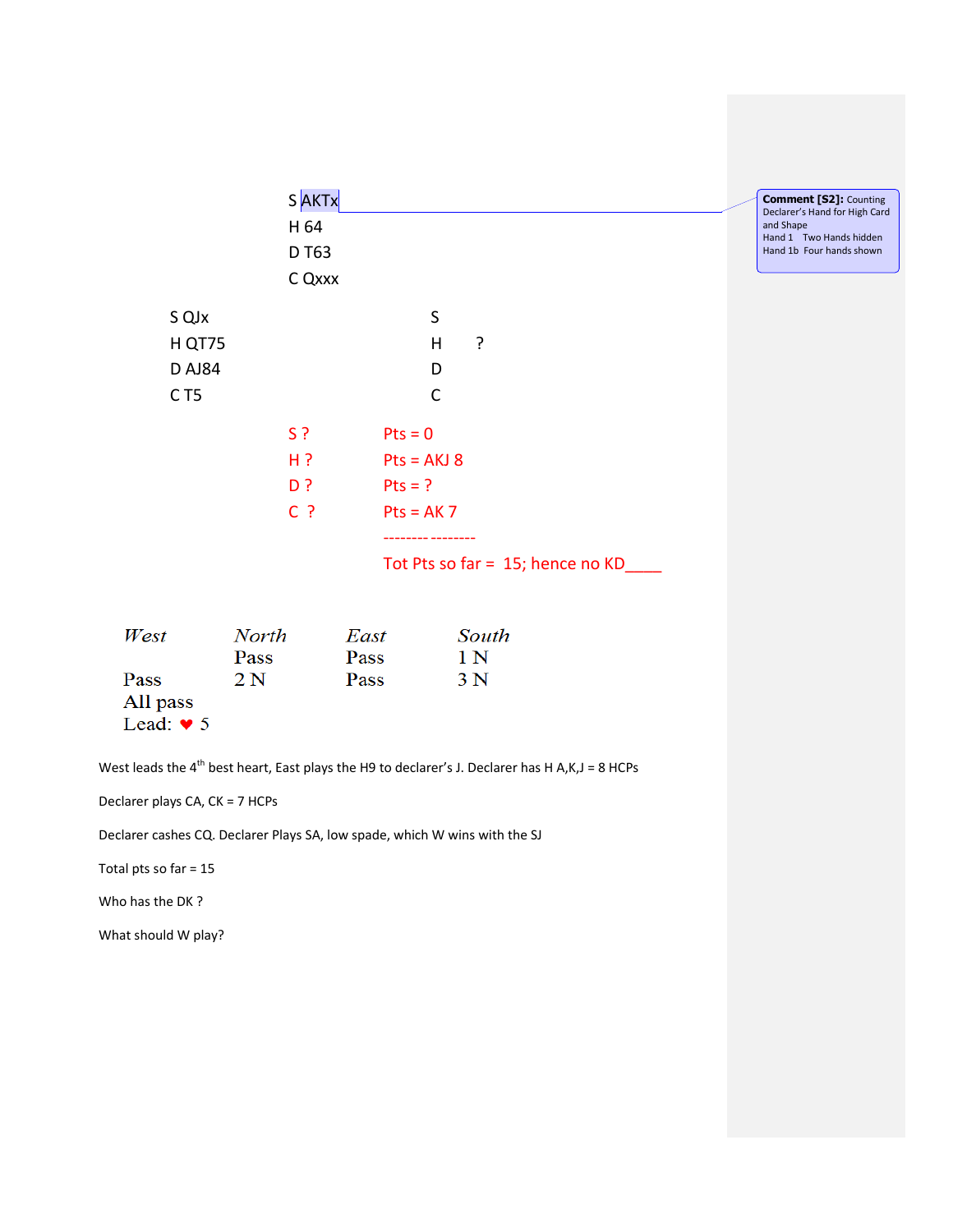Sometimes it will be easier to work out partner's hand, hence you now know declarer's hand. Other times, it goes the other way; easier to work out declarer's cards, hence you now know partner's cards

## **What is declarer's shape?**

Consider the following auctions and list what you know about declarer's hand

- 1. 1D 1H 2D
	-

You lead C3 club from KT53. Partner wins the Ace and returns a club which declarer ruffs.

a)\_\_\_\_\_\_\_\_\_\_\_\_\_\_\_\_\_\_\_\_\_\_\_\_\_\_\_\_\_\_\_\_\_\_\_\_\_\_\_\_\_\_\_\_\_\_\_\_\_\_\_\_\_\_\_\_\_\_\_\_\_\_\_\_\_\_\_\_\_\_\_\_\_\_\_\_\_\_\_



b)\_Declarer's Shape = ?  $\frac{1}{2}$ 

**Comment [S3]:**  Counting Declarer's Hand for High Card and Shape Hand 2 Counting partner's hand, hence declarer's Rule of 40 40 – 10(dummy) – 15 (Decl) –  $10(W) = 5$ - for East East shows SA = 4, hence at most 1 J left. Solution: Exit passively with a minor and hope to wait for setting tricks

**Comment [S4]:**  Probably 6Ds (rarely 5) <4 H <4 S

**Comment [S5]:**  Declarer has; 1C 6+Ds 3-H 3-S Probably 3.3.6.1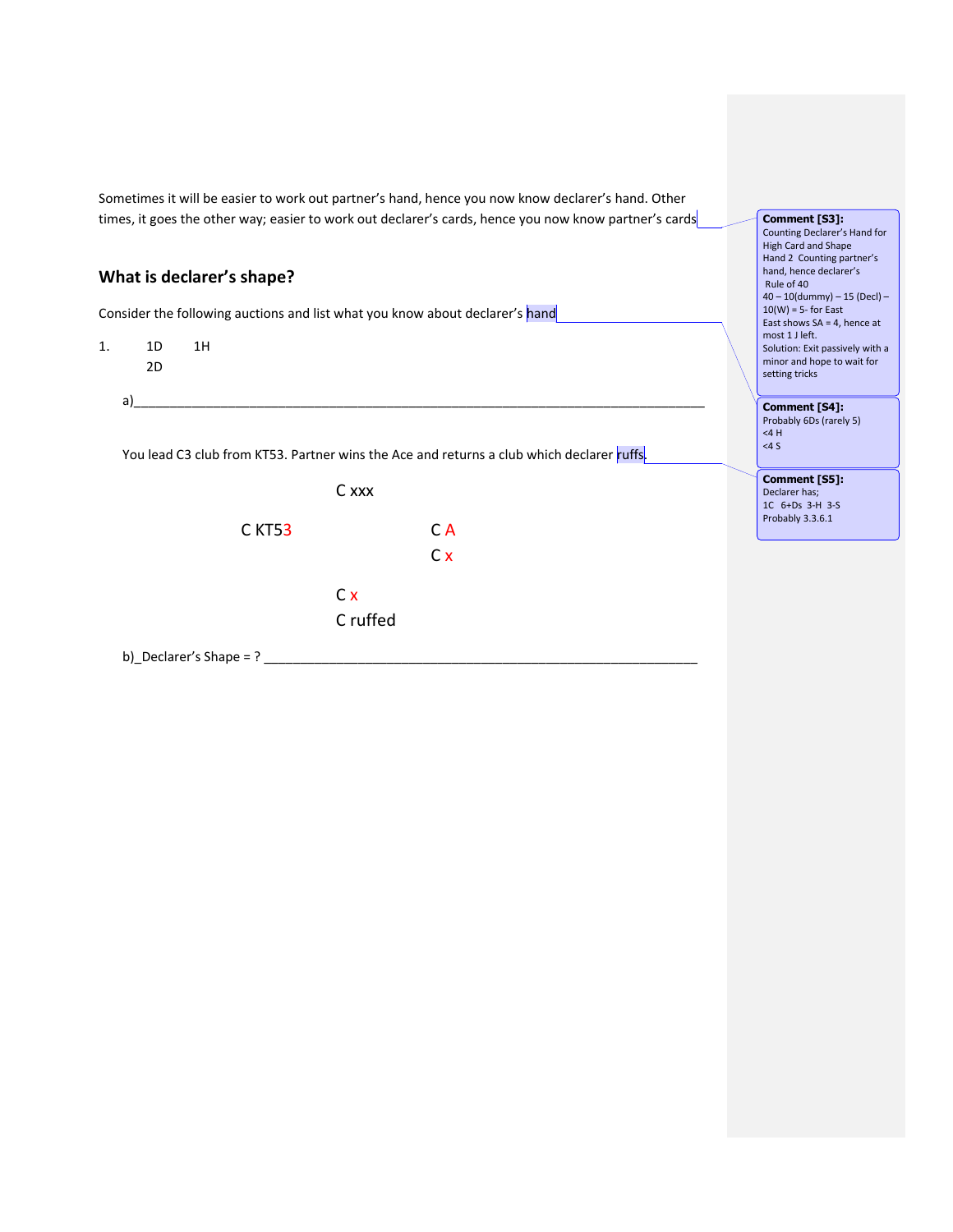2. 1S 1N 2H 3C 3H a) Declarer's Shape from bidding?\_\_\_\_\_\_\_\_\_\_\_\_\_\_\_\_\_\_\_\_\_\_\_\_\_\_\_\_\_\_\_\_\_\_\_\_\_\_\_\_\_\_\_\_\_\_\_\_\_\_\_\_\_ D xxx D QTxx D Axxxx D x D x D K You lead a low diamond from QTxx. Partner wins the A and returns a 2<sup>nd</sup> one to declarer's K. Declarer leads a low club towards the Kxx in dummy. What is declarer's shape? b)\_\_\_\_\_\_\_\_\_\_\_\_\_\_\_\_\_\_\_\_\_\_\_\_\_\_\_\_\_\_\_\_\_\_\_\_\_\_\_\_\_\_\_\_\_\_\_\_\_\_\_\_\_\_\_\_\_\_\_\_\_\_\_\_\_\_\_\_\_\_\_\_\_\_\_\_\_\_ 3. 1S 2C 2H 2N 3C 3S 4S What is declarer's shape so far? \_\_\_\_\_\_\_\_\_\_\_\_\_\_\_\_\_\_\_\_\_\_\_\_\_\_\_\_\_\_\_\_\_\_\_\_\_\_\_\_\_\_\_ You lead the Club Q from QJT9. Partner plays 8, declarer wins and leads a low Diamond towards dummy's QJx. You have Axxx in diamonds before dummy, do you win the Ace? \_\_\_\_\_\_\_\_\_\_\_\_\_\_\_\_\_\_\_\_\_\_\_\_\_\_\_\_\_\_\_\_\_\_\_\_\_\_\_\_\_\_\_\_\_\_\_\_\_\_\_\_\_\_\_\_\_\_\_\_\_\_\_\_\_\_\_\_\_\_\_\_\_\_\_\_\_\_\_\_\_\_\_ C xxx C QJT9 C K82 D Axxx ? C A D X **Comment [S6]:**  5S 5H extra values or should have passed 3C **Comment [S7]:**  5S 5H 2D hence 1C **Comment [S8]:** Partial H1 A very good 5S as partner is showing only 2S. 4H 3/4C 1 OR 0 Ds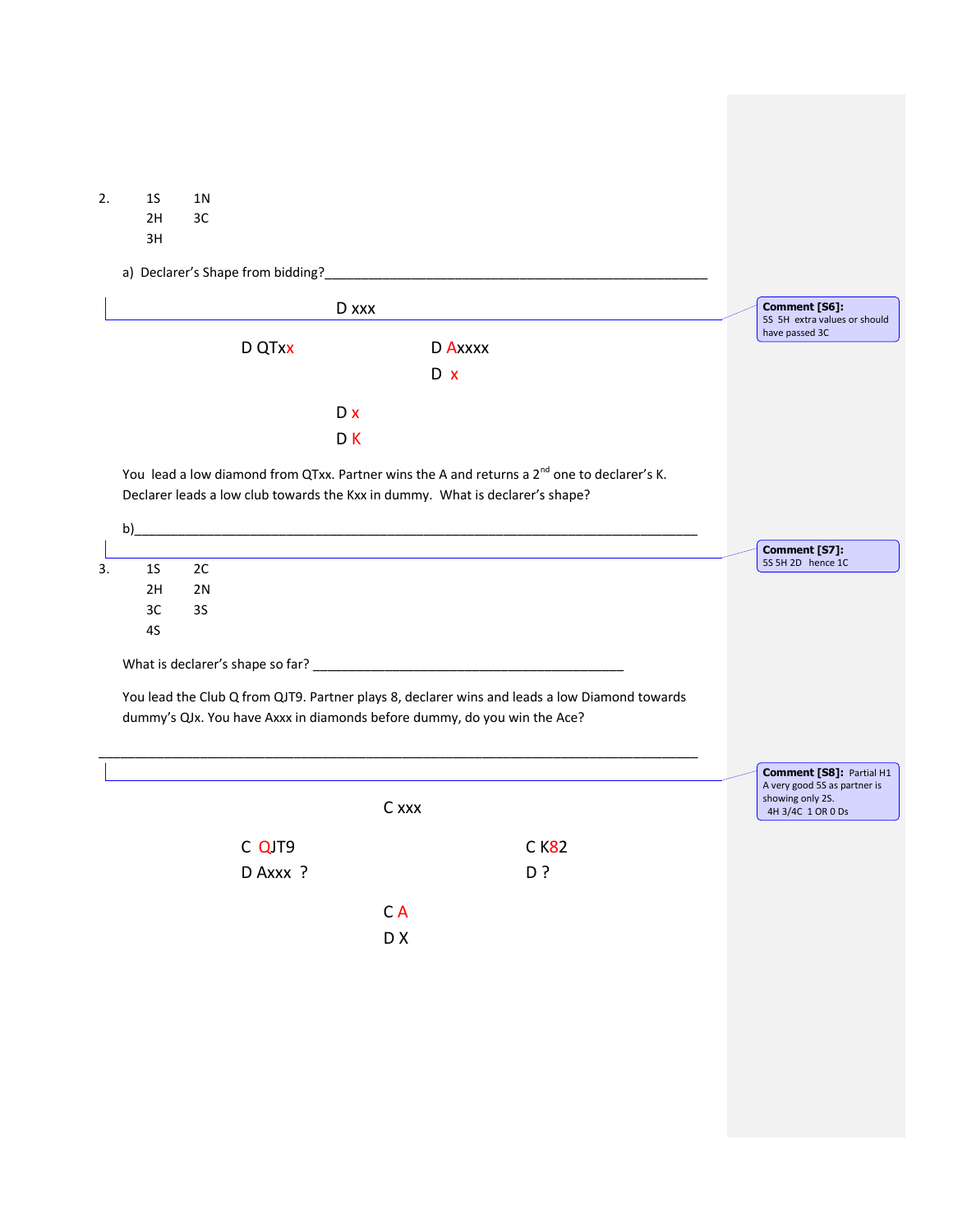|    | Counting out declarer's shape                                                                 |    |                              |                         |                                                                                               |  |                                                         |
|----|-----------------------------------------------------------------------------------------------|----|------------------------------|-------------------------|-----------------------------------------------------------------------------------------------|--|---------------------------------------------------------|
| 4. | 1 <sub>N</sub>                                                                                | 2C |                              |                         |                                                                                               |  |                                                         |
|    | 2H<br>4S                                                                                      | 3N |                              |                         |                                                                                               |  |                                                         |
|    |                                                                                               |    |                              |                         |                                                                                               |  |                                                         |
|    |                                                                                               |    |                              |                         | You lead 3C from QT73, partner wins the Ace, and returns the 2 of clubs. Declarer wins the K, |  |                                                         |
|    | dummy has 2 small clubs. What is declarer's shape?                                            |    |                              | Comment [S9]: Clubs: 4, |                                                                                               |  |                                                         |
|    |                                                                                               |    |                              | C xx                    |                                                                                               |  | $4, 2, =3$<br>Shape is 4423                             |
|    |                                                                                               |    |                              |                         |                                                                                               |  |                                                         |
|    |                                                                                               |    | C QT73                       |                         | CA                                                                                            |  |                                                         |
|    |                                                                                               |    |                              |                         | C <sub>2</sub>                                                                                |  |                                                         |
|    |                                                                                               |    |                              | Cx                      |                                                                                               |  |                                                         |
|    |                                                                                               |    |                              | CK                      |                                                                                               |  |                                                         |
|    |                                                                                               |    |                              |                         |                                                                                               |  |                                                         |
|    |                                                                                               |    |                              |                         |                                                                                               |  |                                                         |
|    |                                                                                               |    |                              |                         |                                                                                               |  |                                                         |
| 5. | 1 N                                                                                           | 2C |                              |                         |                                                                                               |  |                                                         |
|    | 2H                                                                                            | 3N |                              |                         |                                                                                               |  |                                                         |
|    | 4S                                                                                            |    |                              |                         |                                                                                               |  |                                                         |
|    |                                                                                               |    |                              |                         |                                                                                               |  |                                                         |
|    | Partner leads the T of Diamonds, dummy has KJ84, you have A9xx. Does partner have a singleton |    |                              |                         |                                                                                               |  |                                                         |
|    |                                                                                               |    | (maintaining communication)? |                         | diamond, hence you should give the ruff? Or does partner have a doubleton and you should duck |  | Comment [S10]: If                                       |
|    |                                                                                               |    |                              |                         |                                                                                               |  | singleton, declarer would<br>have 4 Ds, and be 4441, so |
|    |                                                                                               |    |                              | <b>D KJ84</b>           |                                                                                               |  | partner has 2                                           |
|    |                                                                                               |    | D <sub>T</sub>               |                         | D A9xx                                                                                        |  |                                                         |
|    |                                                                                               |    |                              | D x                     |                                                                                               |  |                                                         |
|    | Answer:                                                                                       |    |                              |                         |                                                                                               |  |                                                         |
|    |                                                                                               |    |                              |                         |                                                                                               |  |                                                         |